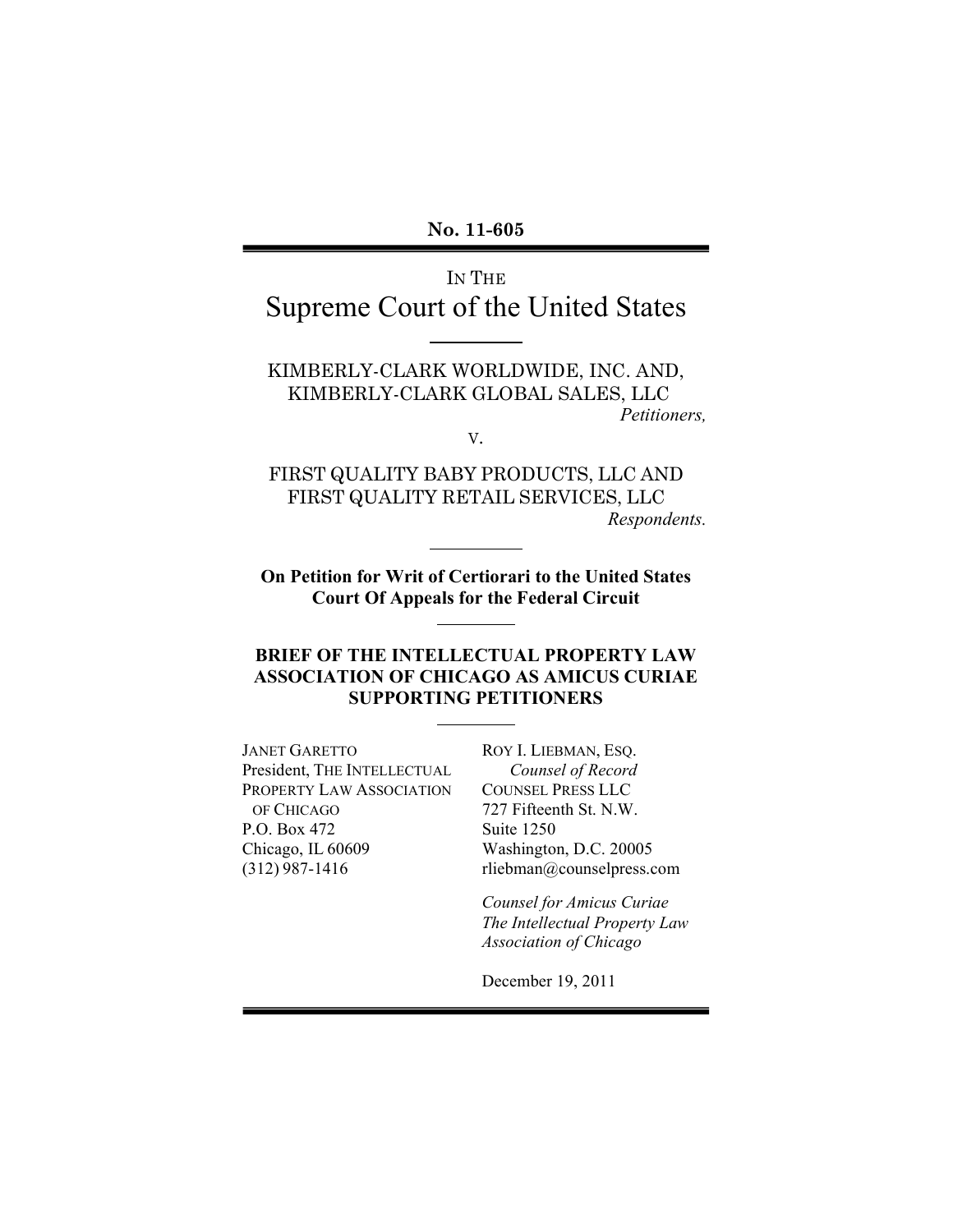# **TABLE OF CONTENTS**

Page(s)

### **TABLE OF AUTHORITIES**

### Page(s)

### **CASES**

| Abbott Labs. v. Sandoz, Inc.,                 |  |
|-----------------------------------------------|--|
| Altana Pharma AG v. Teva Pharm. USA, Inc.,    |  |
| Amazon.com, Inc. v. barnesandnoble.com, Inc., |  |
| $e$ Bay Inc. v. MercExchange, L.L.C.,         |  |
| University of Texas v. Camenisch,             |  |
| <b>STATUTES</b>                               |  |
|                                               |  |
|                                               |  |

 $\mathbf{i}$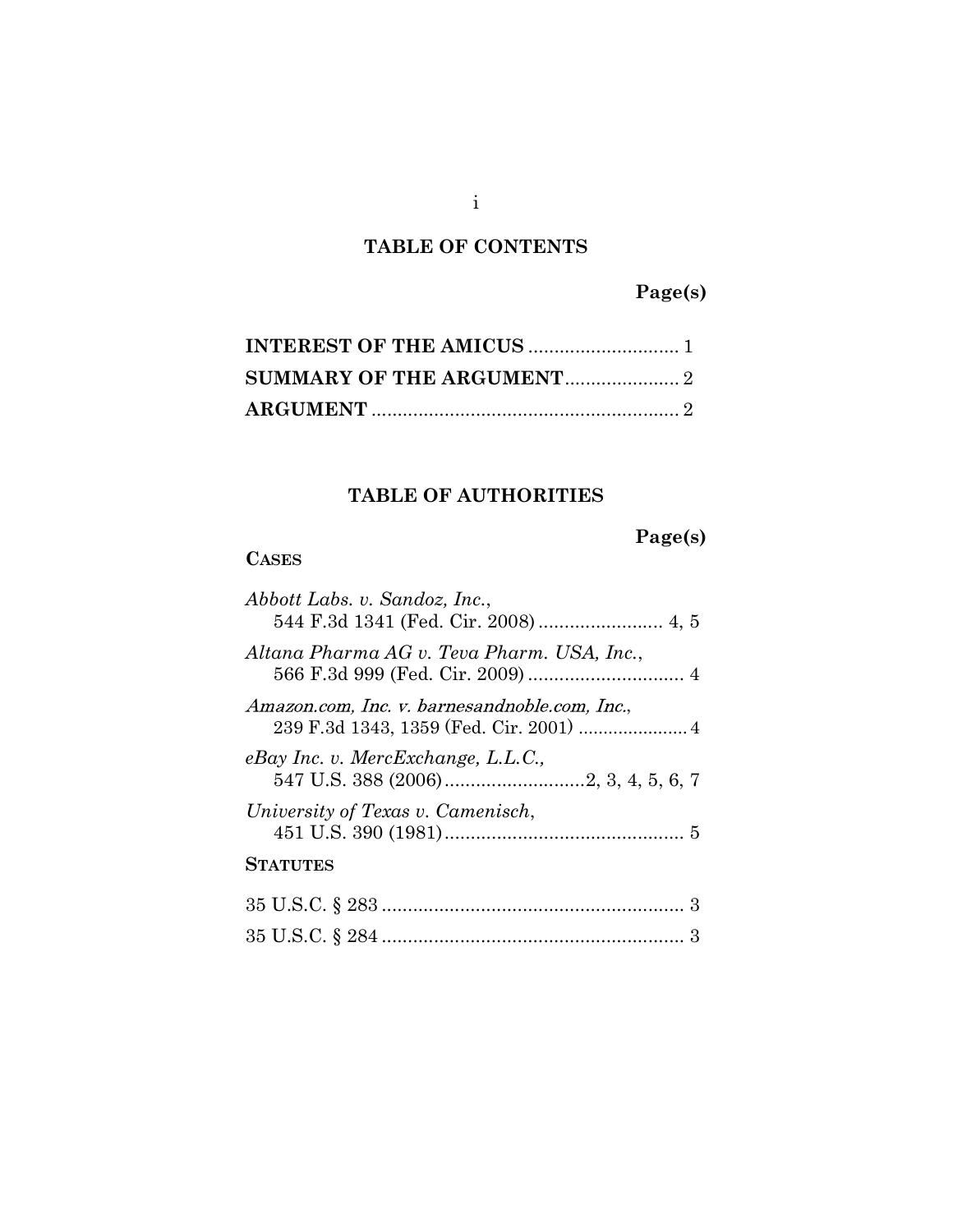### **BOOKS AND ARTICLES**

| Chris Barry, et al., 2011 Patent Litigation  |  |
|----------------------------------------------|--|
| Study, Patent Litigation Trends As The       |  |
| "America Invents Act" Becomes Law, PRICE     |  |
|                                              |  |
| Gary Fields and John R. Emshwiller, Criminal |  |
| Case Glut Impedes Civil Suits, New York      |  |
|                                              |  |
|                                              |  |

#### **INTERNET**

| Paul F. Morgan, <i>Guest Post: Microsoft v. i4i</i> – |  |
|-------------------------------------------------------|--|
| Is the Sky Really Falling, PatentlyO,                 |  |
| http://www.patentlyo.com/patent/invalidity/           |  |
|                                                       |  |

## **OTHER AUTHORITIES**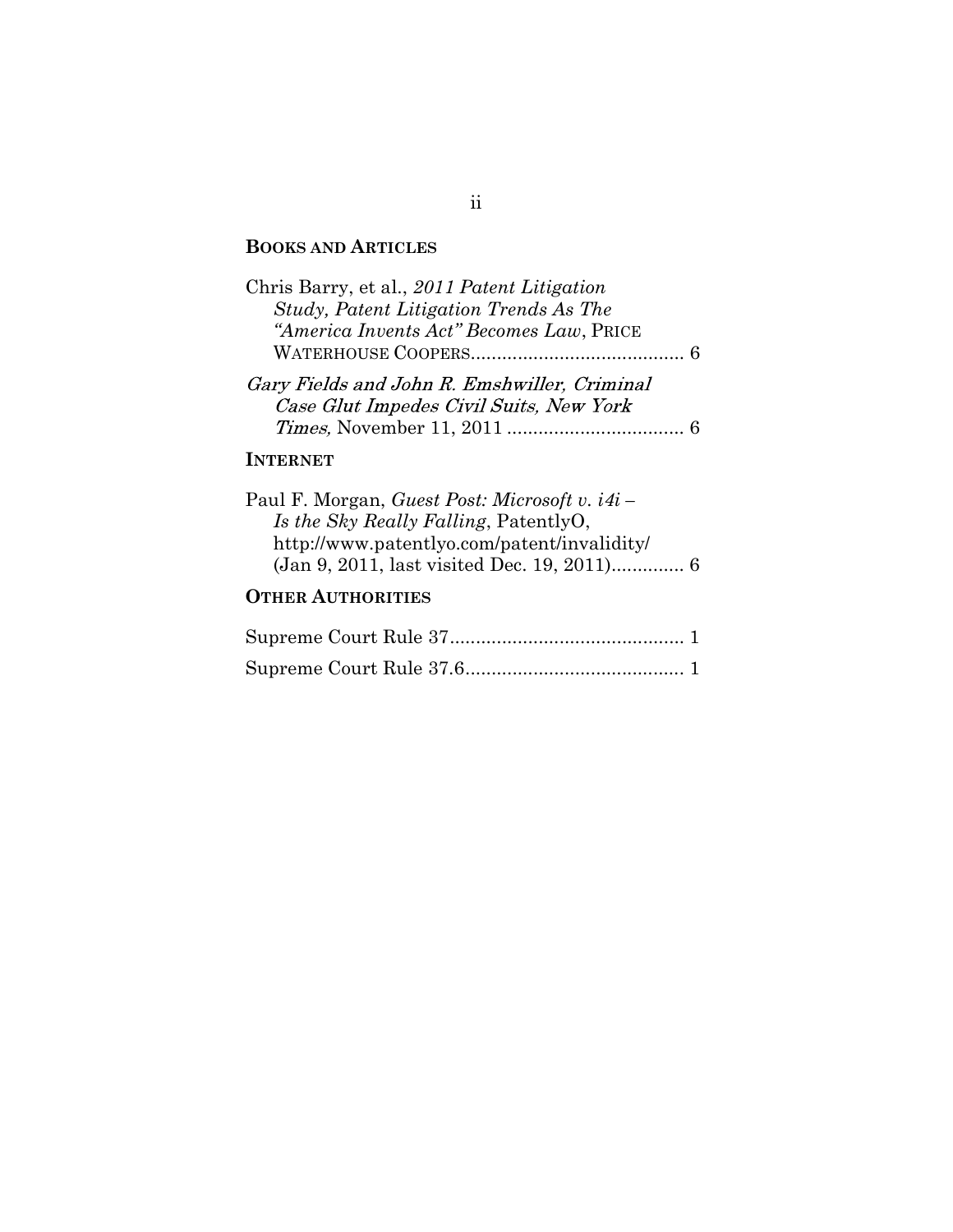#### **INTEREST OF THE AMICUS1**

Founded in 1884, the Intellectual Property Law Association of Chicago ("IPLAC") is the oldest intellectual property law association in the nation. Its approximately 1,000 members represent a full spectrum of the profession ranging from law firm attorneys to sole practitioners, corporate attorneys, law school professors, and law students. IPLAC is centered in Chicago, a principal forum for patent litigation in this country. Every year, IPLAC's members prosecute thousands of patent applications and litigate many patent lawsuits.<sup>2</sup>

IPLAC is a not-for-profit organization dedicated to maintaining a high standard of professional ethics in the practice of patent, trademark, copyright, trade secret, and associated fields of law. A principal aim is to aid in the development and administration of

<sup>&</sup>lt;sup>1</sup> In accordance with Supreme Court Rule 37.6, IPLAC states that this brief was not authored, in whole or in part, by counsel to a party, and that no monetary contribution to the preparation or submission of this brief was made by any person or entity other than IPLAC or its counsel. In accordance with Supreme Court Rule 37, counsel of record for all parties received notice of the intention of IPLAC to file an *amicus curiae* brief earlier than 10 days before the due date, and they consented to filing, as in the information provided herewith.

<sup>&</sup>lt;sup>2</sup> While over 30 federal judges are honorary members of IPLAC, none of them was consulted or participated in any way on this brief.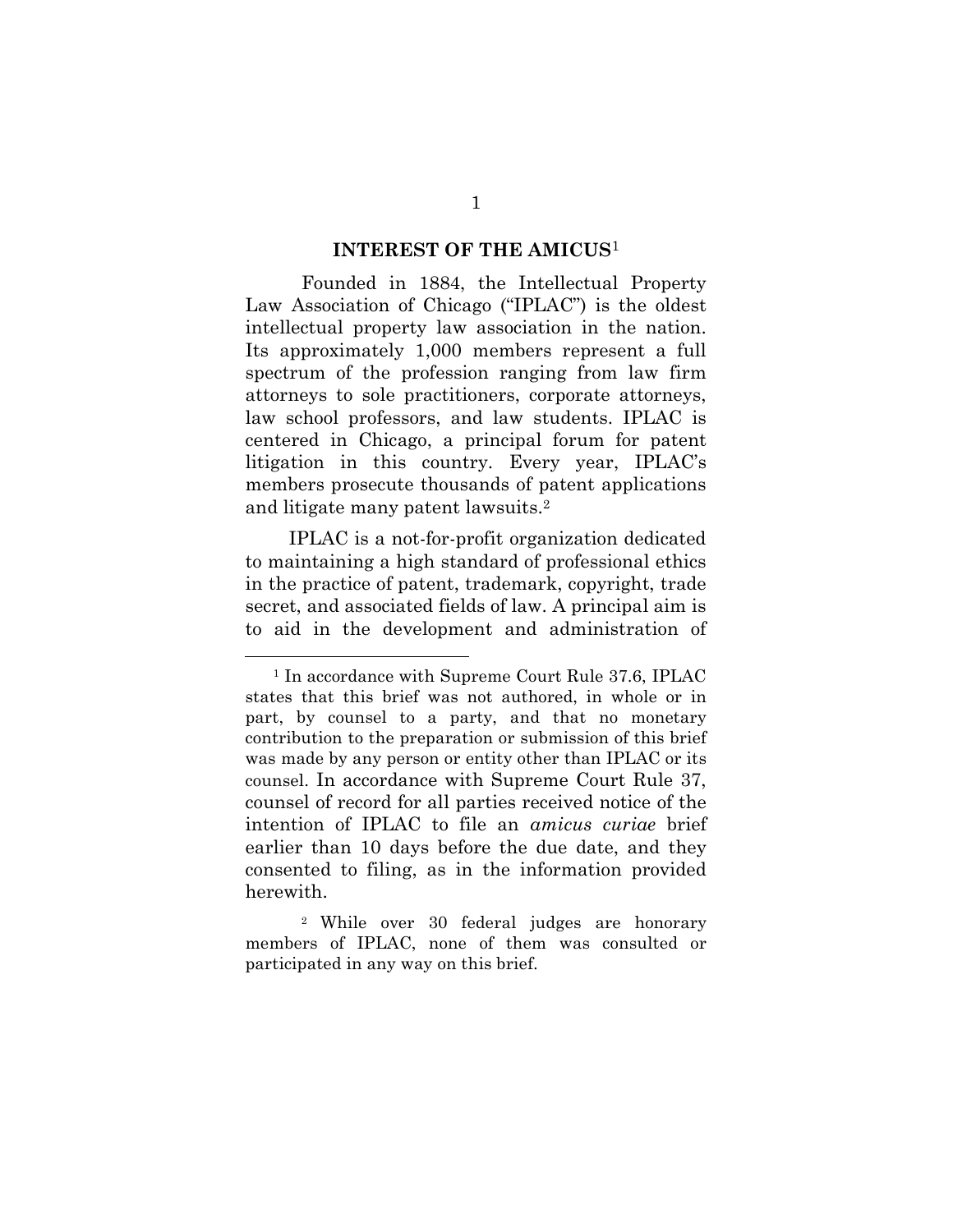these laws and the manner by which they are applied by the courts and by the United States Patent and Trademark Office. IPLAC is further dedicated to providing a medium for the exchange of views on intellectual property law among those practicing in the field and to educating the public at large.

IPLAC has no interest in any party to this litigation or stake in the outcome of this case, other than its joint desire for a correct interpretation and application of the United States Patent Laws.

### SUMMARY OF THE ARGUMENT

IPLAC urges the Court to resolve the internal inconsistency in the Federal Circuit's approach to preliminary injunctions - the "vulnerability" standard vs. the four requirements of  $e$ *Bay* – and to bring the Federal Circuit in line with the rest of the courts in this country. By equating a plaintiff's mere "vulnerability" on its patent with its entire unlikelihood of success on the merits, the Federal Circuit has made the effective enforcement of patent rights impossible for many patentees at the beginning of the litigation process. Patentees who are denied preliminary injunctive relief do not receive a full trial on the merits within a few months; hence, their status remains uncertain and costly both because of infringers and because of the cost of litigation.

#### **ARGUMENT**

The framers of our Constitution understood the importance of rewarding inventors, for limited times, for their creative endeavors. Congress then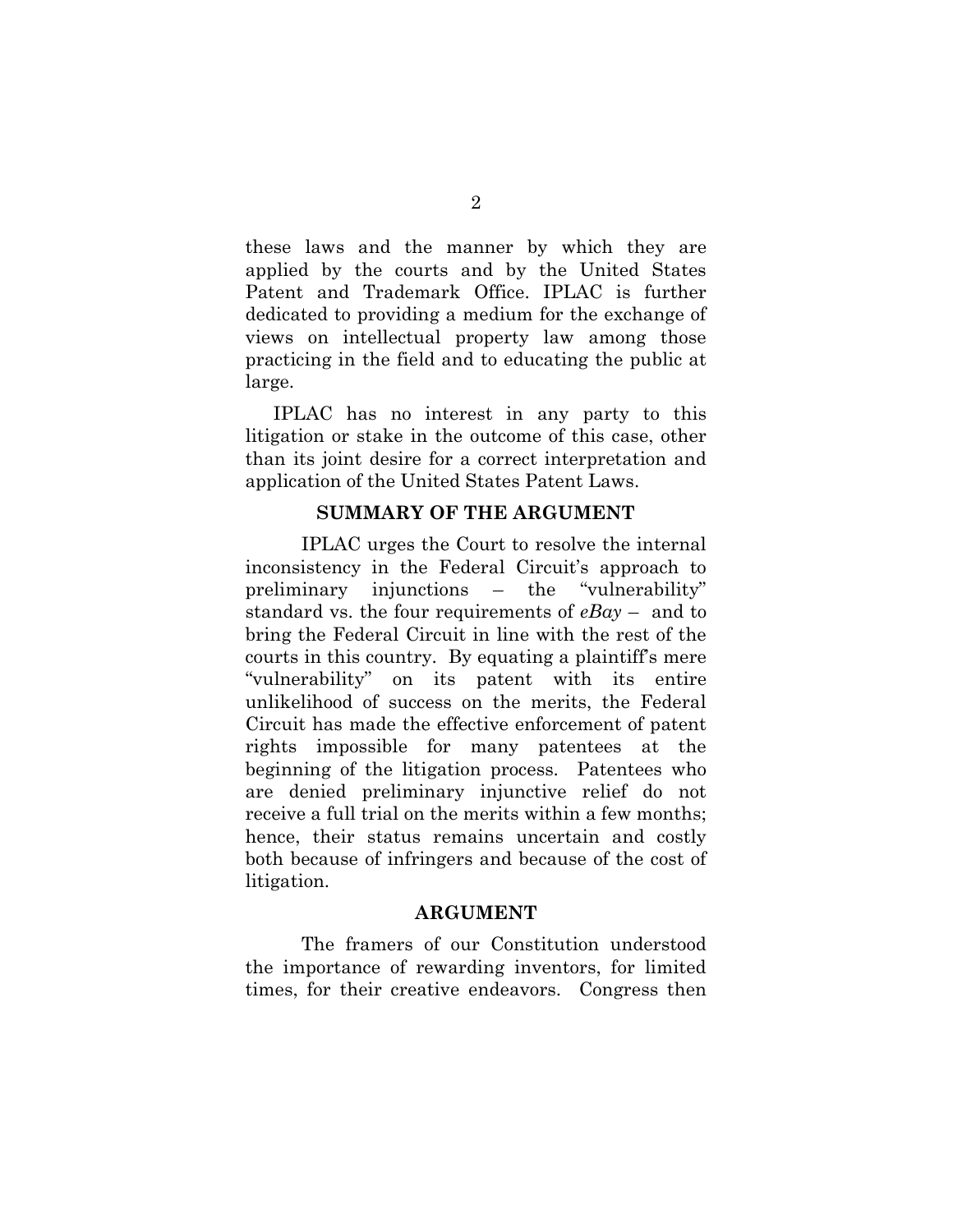implemented a plan for protecting the rights of the inventor and promoting the advance of the useful arts by providing for both legal and equitable remedies for patent infringement. Section 284 provides that "[u]pon finding for the claimant the court shall award the claimant damages adequate to compensate for the infringement  $\ldots$   $\overset{?}{.}$  35 U.S.C. § 284. However, damages are not the sole remedy for a patent holder. Indeed, many times, damages do not at all remedy the harm caused by an infringer. Therefore, in implementing protection for patentees, Congress also provided section 283,

> "The several courts having jurisdiction" of cases under this title may grant injunctions in accordance with the principles of equity to prevent the violation of any right secured by patent, on such terms as the court deems reasonable."

35 U.S.C. § 283. Thus, where equity prevails, courts have relied on this language to impose both preliminary and permanent injunctions in patent cases.

In its 2006 *eBay* decision, this Court held that the same "well-established principles of equity" that govern injunctive relief in other areas of the law "apply with equal force to dispute arising under the Patent Act." eBay Inc. v. MercExchange, L.L.C., 547 U.S. 388, 391 (2006).

There is no dispute here regarding the general standard for preliminary relief: (i) plaintiff is likely to succeed on the merits; (ii) plaintiff is likely to suffer irreparable harm in the absence of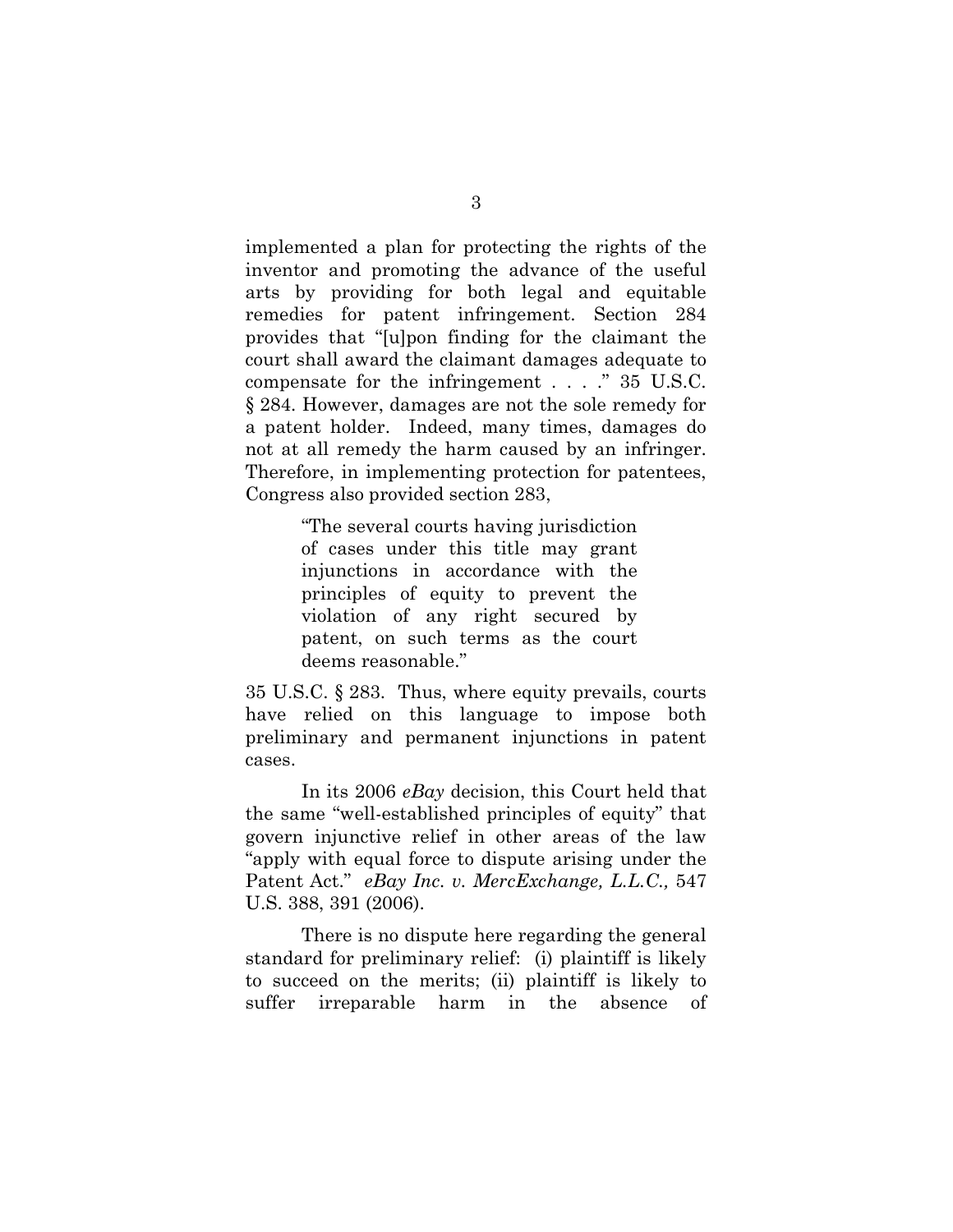preliminary relief; (iii) the balance of equities favors the plaintiff; and (iv) the public interest favors preliminary relief. Nor is there a dispute about the defenses available to defendant: non-infringement and invalidity.

Here, however, the Federal Circuit, again has adopted a patent-specific rule for determining whether plaintiff is likely to succeed on the merits. Specifically: If the accused infringer raises a substantially meritorious defense, then the motion for preliminary injunction should be denied. In essence, if plaintiff cannot show a likelihood of success on the merits, then the other three elements of the *eBay* test are immaterial.

The Federal Circuit stated its patent-specific test as a vulnerability test: "Vulnerability is the issue at the preliminary injunction stage, while validity is the issue at trial." Altana Pharma AG v. Teva Pharm. USA, Inc., 566 F.3d 999, 1006 (Fed. Cir. 2009) (quoting) Amazon.com, Inc.  $\overline{V}$ . barnesandnoble.com, Inc., 239 F.3d 1343, 1359 (Fed. Cir. 2001). Pet. App. 4a-5a. Validity is reviewed at trial under the established clear and convincing burden rather than simply a "vulnerability" burden as adopted by the Federal Circuit on preliminary injunction. This lower and unproven "vulnerability" burden on preliminary injunction is even more reason why the other three requirements should not be dismissed.

Judge Newman has criticized the Federal Circuit's latest patent-specific rule in her majority opinion in *Abbott Labs. v. Sandoz*, *Inc.* in 2008. Abbott Labs. v. Sandoz, Inc., 544 F.3d 1341 (Fed. Cir.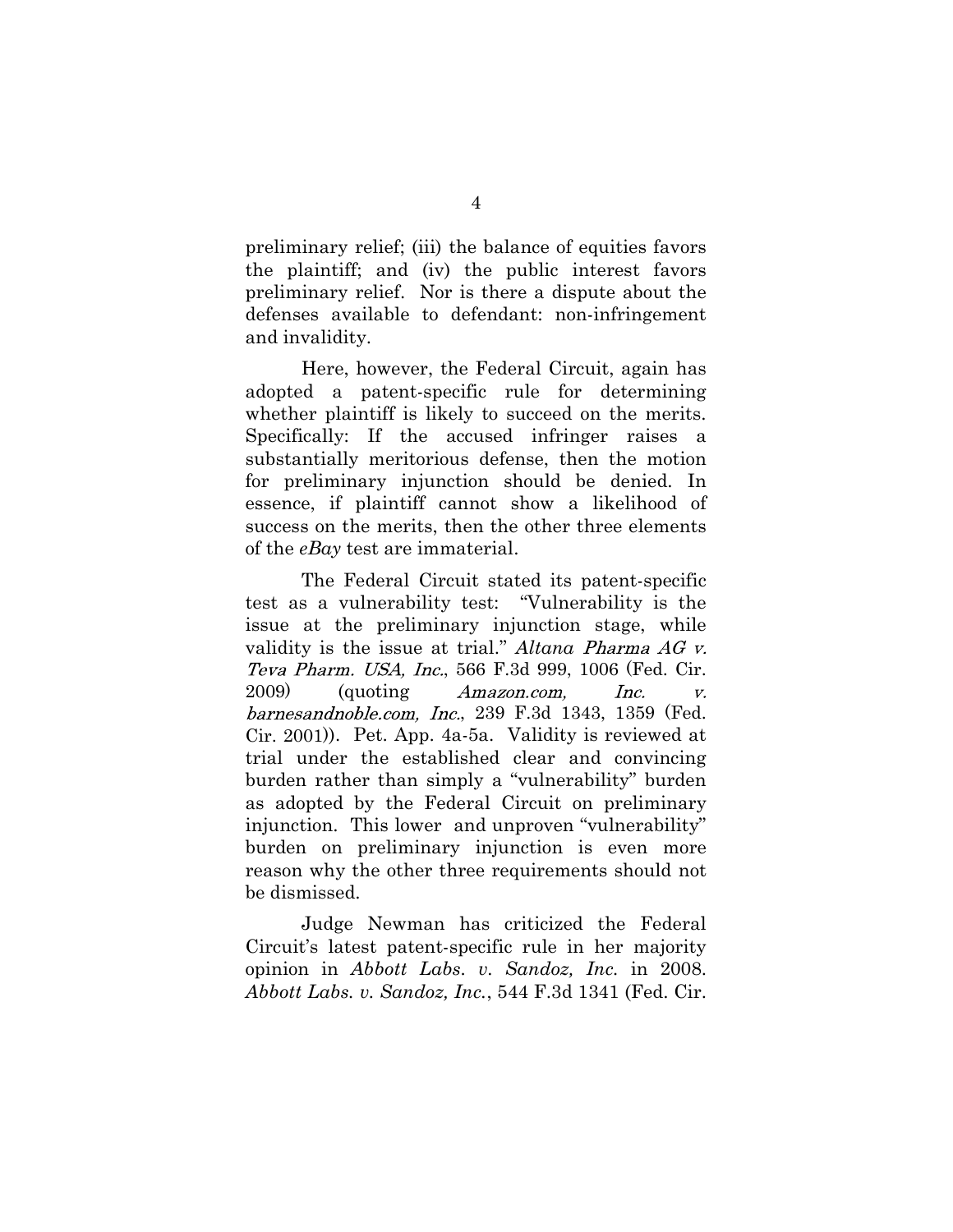2008), as has Judge O'Malley in her dissent from the denial of the petition for rehearing *en* banc in the Judge Newman noted that the present case. equitable factors "are of particular significance at the preliminary stage," citing University of Texas v. Camenisch, 451 U.S. 390 (1981), and that the court must consider these factors in addition to whether defendant has raised a "substantial question." The patent cases are "not deserving of unique treatment" in deciding whether to grant preliminary injunctions.

In 2008, Judge Newman further noted that modifying the rule of patent preliminary injunctions on a panel by panel basis, especially after  $e$ *Bay*, is improper without an en banc decision. See Abbott, 544 F.3d at 1371.

> As it stands, neither district courts, nor litigants, nor panels of this court, are provided with clear guidance, or any reason to reject the stricture of eBay, 547 U.S. at 393, 126 S.Ct. 1837, that "[n]othing in the patent Act indicates that Congress intended such a departure" from "the long tradition" of equity practice".

*Id.* (internal citations omitted).

However, the Federal Circuit continued to determine patent preliminary injunctions based on "vulnerability," declined to hear the issue en banc, causing the area of law to remain uncertain both in terms of costs and ultimate outcome.

By equating a plaintiff's mere "vulnerability" on its patent with its entire unlikelihood of success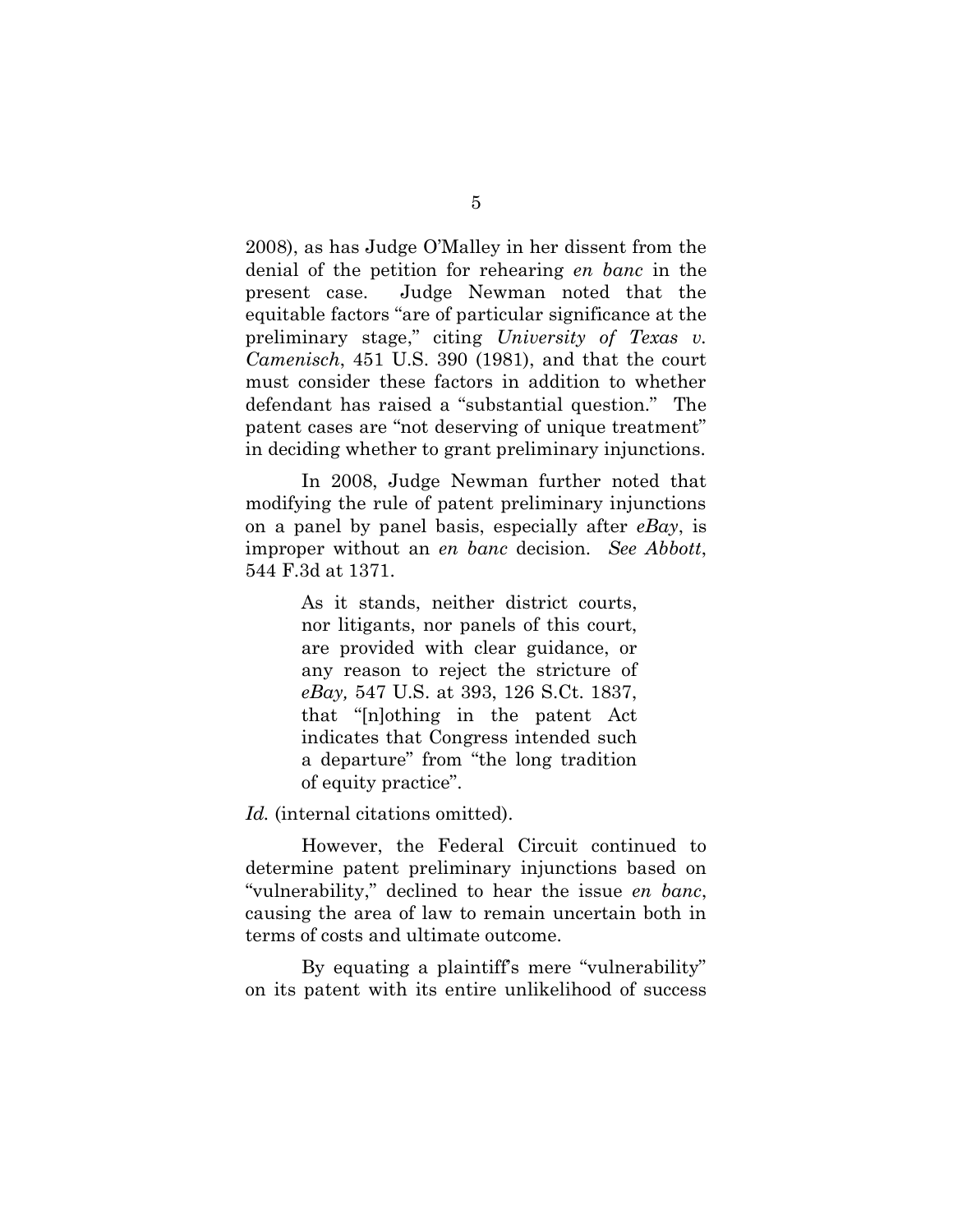on the merits, the Federal Circuit has made the effective enforcement of patent rights impossible for many patentees at the beginning of the litigation process. Patentees who are denied preliminary injunctive relief do not receive a full trial on the merits within a few months; hence, their status remains uncertain and costly both because of infringers and because of the cost of litigation.

In most cases, patent litigations do not get to trial in under 2 years. Chris Barry, et al., 2011 Patent Litigation Study, Patent Litigation Trends As The "America Invents Act" Becomes Law, PRICE WATERHOUSE COOPERS, at 27. "[C]ivil litigation is getting squeezed," "nearly 45,000 cases [are] in a holding pattern," and according to one district court Chief Judge, "[c] ivil litigation has ground to a halt." See Gary Fields and John R. Emshwiller, Criminal Case Glut Impedes Civil Suits, NEW YORK TIMES, November 11, 2011, at 1. Most patentees settle before trial. Paul F. Morgan, Guest Post: Microsoft v.  $i4i$  – Is the Sky Really Falling, PatentlyO, http://www.patentlyo.com/patent/invalidity/ (Jan 9, 2011, last visited Dec. 19, 2011) ("[M] ore than 97% of patent suits are settled before trial with no judicial validity test.") And for some, by trial, it is too late. They have suffered irreparable harm  $-$  a factor ignored by the Federal Circuit if the accused infringer raised a decent defense - not a winning defense, just one that makes the patent "vulnerable."

IPLAC urges the Court to resolve the internal inconsistency in the Federal Circuit's approach to preliminary injunctions – the "vulnerability" standard vs. the four requirements of  $e$ *Bay* – and to